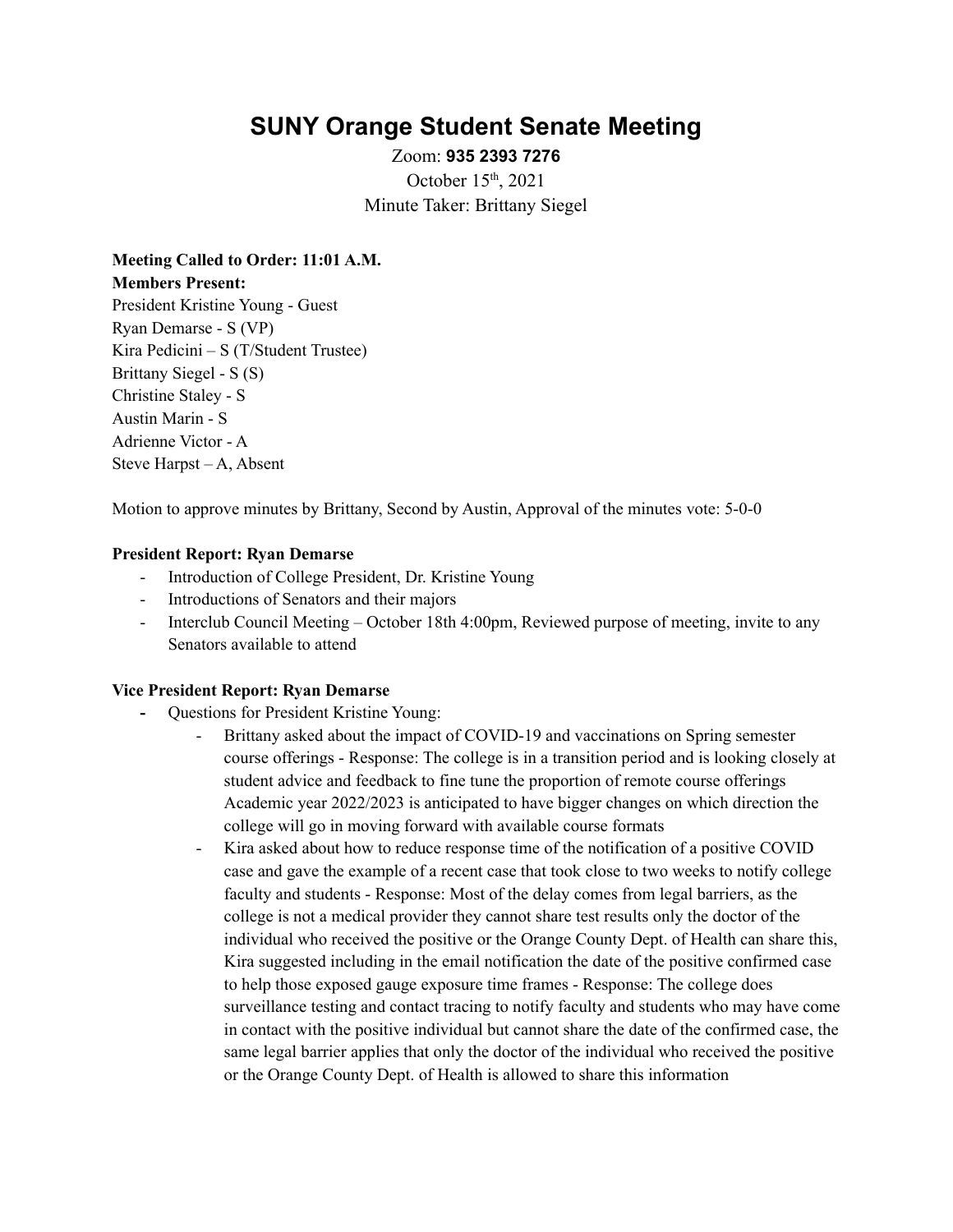- Chris asked about the continuation of virtual workshops for student engagement, BOA, guest speakers etc. for the foreseeable future and addressed the topic of technical issues - Response: The college is in a transition period and is reviewing solutions/limitations, the college has ordered equipment with the government relief payout to hybridize and is working through the supply chain backup to improve solutions for virtual offerings
- Austin asked about opportunities at the college that makes it unique compared to other colleges - Response: Dr. Young's first impression seven years ago was admiration for the willingness of students and faculty to engage in event opportunities outside of academics such as Honors Program, Internships and Clubs, the level of investment the faculty places in student success as well as events that bring everyone together
- Austin asked about if there is any specific opportunity available to students at the college that Dr. Young would recommend students participate in and in general if there are any other opportunities for students that stand out in particular - Response: A suggestion is the Beacon Conference, it is a research scholarship program with a research project and presentation to compete against submissions from other two year colleges
- Ryan asked if there will be a Spring break this academic year Response: Simply, yes The college was able to set their own academic calendar this year and included it
- Ryan asked what graduation will look like Response: The college is in a period of transition, preferably graduation will be a limited outdoor commencement ceremony
- Ryan asked about club trips moving forward Response: The college is in a period of transition, clubs must follow current guidelines and follow new guidance for the Spring
- Ryan asked about the opportunity for remote course options Response: Proportions of remote offerings will remain the same based on ongoing situations and student feedback
- Ryan asked for perspective on the Middle States process and student input Response: Middle States is the accreditor for the college, the steering committee overviews the accreditation process, Middle States reviews all colleges and Universities in the Mid-Atlantic including Puerto Rico, Every eight years a report is prepared that shows the college does what it claims to do, The college is currently in the collecting/selecting evidence phase of the process, Next semester a draft report will be drawn up with finalization in Fall 2022 with submission the following Spring, this process is important because it allows room for improvement
- Dr. Young asked Senators the following questions How does it feel this semester? How is the college supporting students? Based on outside organizational feedback on student's mental health, are the college's resources and services regarding mental health and stress management available accessible/appropriate? Is stress seeming to present differently this year compared to other years? Ryan responded saying Blackboard is helpful, professors have prompt replies, and everything seems to be going fine - Chris responded saying overall the college is doing a good job, however the new layout of the SUNY Portal has proved difficult to navigate in finding resources, they are not as easily accessible as they were prior to the change over - Austin responded that given college can have uncomfortable situations, the Wellness Center has helped with this - Brittany responded saying a change was noticed from the beginning of the pandemic compared to now in regard to remote classes, initially some remote format professors assigned work to be due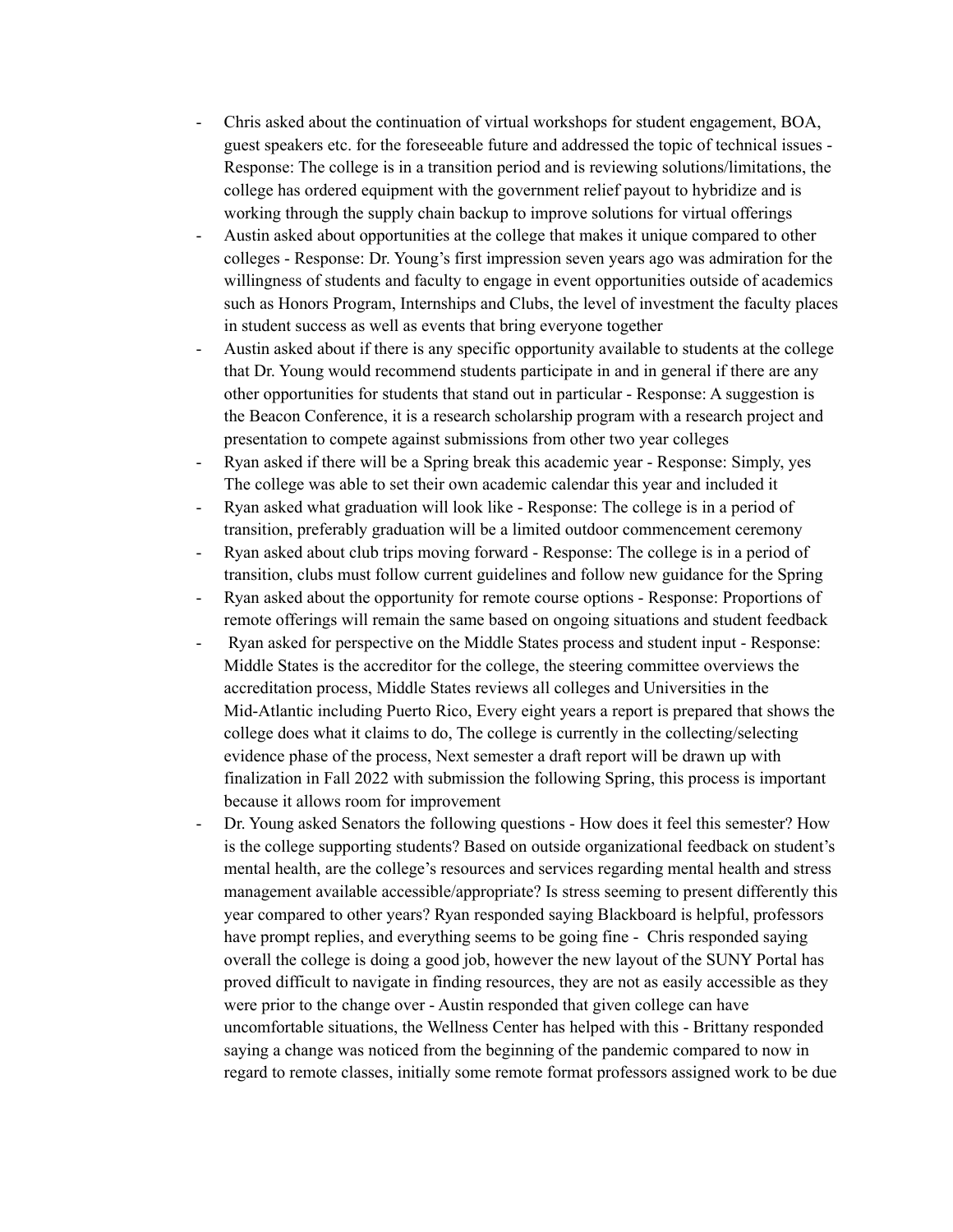outside of designated class times because classes were not being held on campus, however this semester this issue has not arisen

- Committee Reports
	- Brittany reported the Academic Policy Committee presented a revision of Academic Policy (AP) 27 to the Executive Committee. According to Michael Quinn (chair) this policy revision spanned almost two full academic years. The committee is voting electronically via email on a proposed change by the Executive committee in regards to a minor wording clarification. AP27 covers the topic of developmental courses, attempts, what counts as an attempt, and the consequences/next steps after failure of a developmental course.
	- Chris reported the Committee for Institutional Diversity and Equity will be having a lot of events coming up soon such as International Pronouns Day

## **Treasurer Report: Kira Pedicini**

- **-** In light of Fall trips becoming possible, the following clubs appealed their budgets:
	- SADHA wants approval for their full requested amount, vote from last week's meeting of allocating \$2300 out of requested amount (remainder generated through fundraising) plus additional amounts for end of semester party, etc.
	- Architecture requested \$14,415, originally granted \$9,722, reallocated and agreed to \$12,096
	- FTA originally requested \$2,337.48, was granted \$705, reallocated and agreed to \$4,674 to cover trips
	- Intl. Club originally requested \$6,835, was granted \$5,035, reallocated and agreed to \$5,875
- **-** All other clubs have submitted their budgets and received approvals
- **-** Motion to approve budget changes by Kira, Second by Ryan, Vote: 5-0-0

## **Secretary Report: Brittany Siegel**

- Nothing to report

### **Student Trustee Report: Kira Pedicini**

- Nothing to report, Meeting is next Wednesday will have an update for next week's meeting

### **Advisor Report: Steve & Adrienne**

- November 4th meeting will be attended by Vice President of Student Affairs, Gerrianne Brusati

### **Old Business: Anyone**

- COLT Night went well
- Adrienne's survey for COLT Night received overwhelmingly positive feedback

### **New Business: Anyone**

Title 9 email for Student Senate and BOA, there are technical difficulties and original deadline for end of October has been extended. Upon receipt of Title 9 email, students will receive an updated deadline from CSI